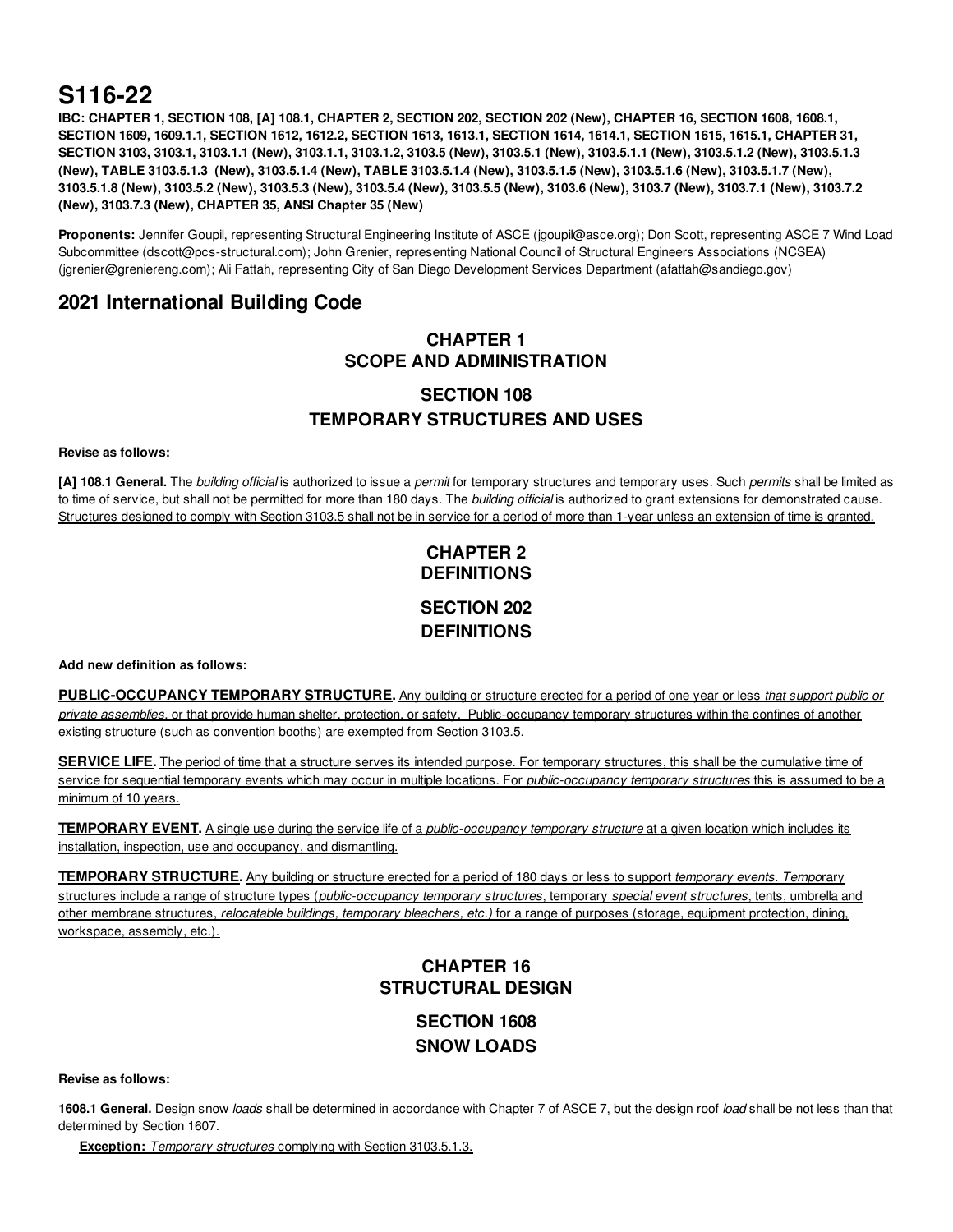## **SECTION 1609 WIND LOADS**

## **Revise as follows:**

**1609.1.1 Determination of wind loads.** Wind *loads* on every building or structure shall be determined in accordance with Chapters 26 to 30 of ASCE 7. The type of opening protection required, the basic design *wind speed*, *V*, and the exposure category for a site is permitted to be determined in accordance with Section 1609 or ASCE 7. Wind shall be assumed to come from any horizontal direction and wind pressures shall be assumed to act normal to the surface considered.

## **Exceptions:**

- 1. Subject to the limitations of Section 1609.1.1.1, the provisions of ICC 600 shall be permitted for applicable Group R-2 and R-3 buildings.
- 2. Subject to the limitations of Section 1609.1.1.1, residential structures using the provisions of AWC WFCM.
- 3. Subject to the limitations of Section 1609.1.1.1, residential structures using the provisions of AISI S230.
- 4. Designs using NAAMM FP 1001.
- 5. Designs using TIA-222 for antenna-supporting structures and antennas, provided that the horizontal extent of Topographic Category 2 escarpments in Section 2.6.6.2 of TIA-222 shall be 16 times the height of the escarpment.
- 6. Wind tunnel tests in accordance with ASCE 49 and Sections 31.4 and 31.5 of ASCE 7.
- 7. *Temporary structures* complying with Section 3103.5.1.4.

The wind speeds in Figures 1609.3(1) through 1609.3(12) are basic design wind speeds, *V*, and shall be converted in accordance with Section 1609.3.1 to allowable stress design wind speeds, V<sub>asd</sub>, when the provisions of the standards referenced in Exceptions 4 and 5 are used.

## **SECTION 1612 FLOOD LOADS**

## **Revise as follows:**

**1612.2 Design and construction.** The design and construction of buildings and structures located in *flood hazard areas*, including *coastal high hazard areas* and *coastal A zones*, shall be in accordance with Chapter 5 of ASCE 7 and ASCE 24.

**Exception:** *Temporary structures* complying with Section 3103.5.1.5.

## **SECTION 1613 EARTHQUAKE LOADS**

## **Revise as follows:**

**1613.1 Scope.** Every structure, and portion thereof, including nonstructural components that are permanently attached to structures and their supports and attachments, shall be designed and constructed to resist the effects of earthquake motions in accordance with Chapters 11, 12, 13, 15, 17 and 18 of ASCE 7, as applicable. The *seismic design category* for a structure is permitted to be determined in accordance with Section 1613 or ASCE 7.

## **Exceptions:**

- 1. Detached one- and two-family dwellings, assigned to *Seismic Design Category* A, B or C, or located where the mapped short-period spectral response acceleration,  $S_{\rm S}$ , is less than 0.4 g.
- 2. The *seismic force-resisting system* of wood-frame buildings that conform to the provisions of Section 2308 are not required to be analyzed as specified in this section.
- 3. Agricultural storage structures intended only for incidental human occupancy.
- 4. Structures that require special consideration of their response characteristics and environment that are not addressed by this code or ASCE 7 and for which other regulations provide seismic criteria, such as vehicular bridges, electrical transmission towers, hydraulic structures, buried utility lines and their appurtenances and nuclear reactors.
- 5. References within ASCE 7 to Chapter 14 shall not apply, except as specifically required herein.
- 6. *Temporary structures* complying with Section 3103.5.1.6.

## **SECTION 1614**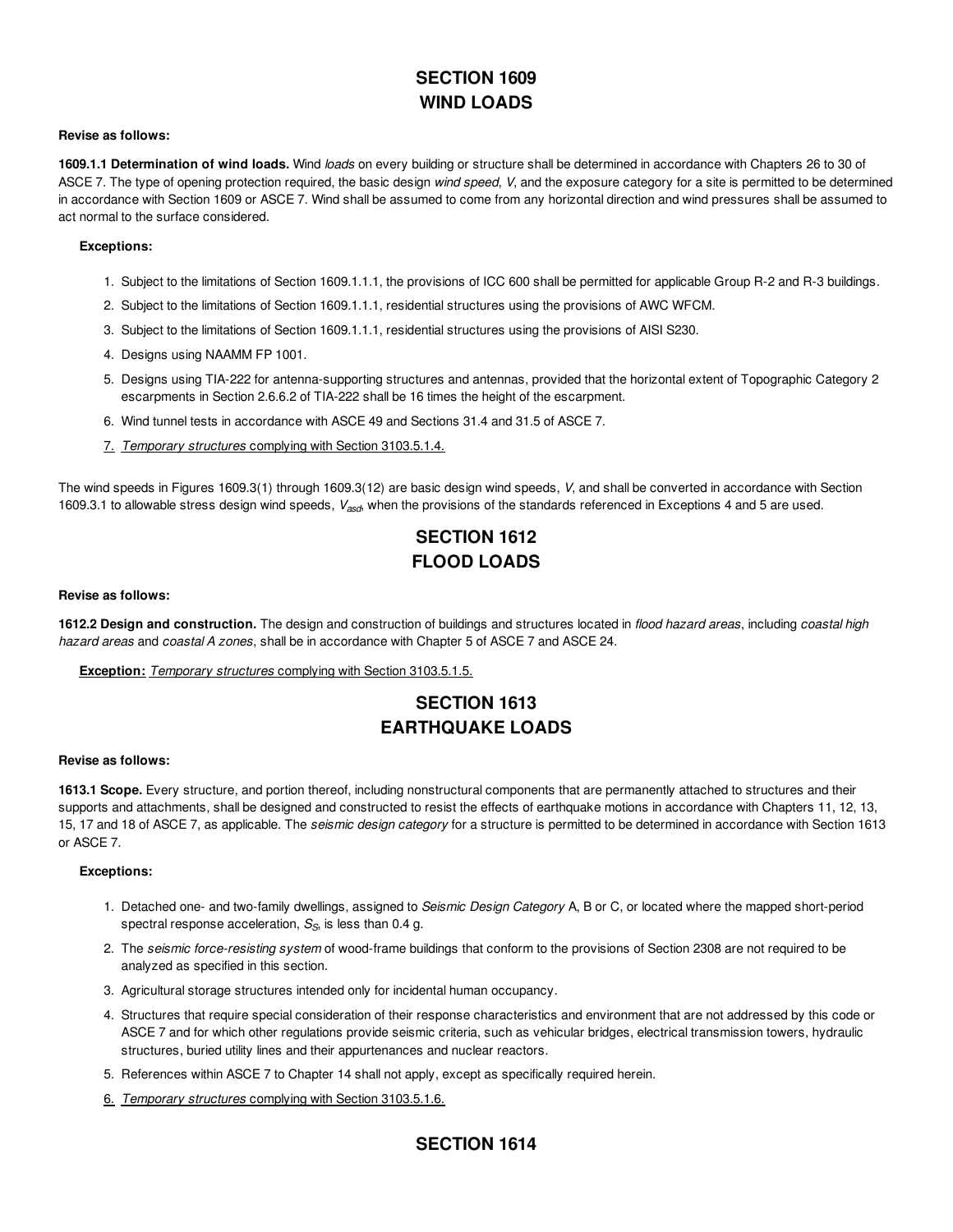## **ATMOSPHERIC ICE LOADS**

## **Revise as follows:**

**1614.1 General.** *Ice-sensitive structures* shall be designed for atmospheric ice *loads* in accordance with Chapter 10 of ASCE 7. *Public-occupancy temporary structures* shall comply with Section 3103.7.3.

**Exception:** *Temporary structures* complying with Section 3103.5.1.7.

## **SECTION 1615 TSUNAMI LOADS**

**Revise as follows:**

**1615.1 General.** The design and construction of *Risk Category* III and IV buildings and structures located in the *Tsunami Design Zones* defined in the *Tsunami Design Geodatabase* shall be in accordance with Chapter 6 of ASCE 7, except as modified by this code.

**Exception:** *Temporary structures* complying with Section 3103.5.1.8.

## **CHAPTER 31 SPECIAL CONSTRUCTION**

## **SECTION 3103 TEMPORARY STRUCTURES**

#### **Revise as follows:**

**3103.1 General.** The provisions of Sections 3103.1 through 3103.4 3103.7 shall apply to structures erected for a period of less than 180 days. Temporary *special Special event structures*, tents, umbrella structures and other membrane structures erected for a period of less than 180 days shall also comply with the *International Fire Code* . Those *Temporary structures* erected for a longer period of time and *public-occupancy temporary structures* shall comply with applicable sections of this code.

**Exception:** *Public-occupancy temporary structures* complying with Section 3103.1.1 shall be permitted to remain in service for 180 days or more but not more than 1 year when approved by the *Building Official*.

## **Add new text as follows:**

**3103.1.1 Extended period of service time.** *Public-occupancy temporary structures* shall be permitted to remain in service for 180 days or more without complying with requirements in this code for new buildings or structures when extensions for up to 1 year are granted by the *Building Official* in accordance with Section 108.1 and when the following conditions are satisfied:

- 1. Additional inspections as determined by the *Building Official* shall be performed to verify that site conditions and the approved installation comply with the conditions of approval at the time of final inspection.
- 2. The *Building Official* shall perform follow up inspections after initial occupancy at intervals not exceeding 180 days to verify the site conditions and the installation conform to the approved site conditions and installation requirements.
- 3. An examination shall be performed by a registered design professional to determine the adequacy of the *temporary structure* to resist the structural loads required in Section 3103.5.
- 4. Relocation of the *temporary structures* shall require a new approval by the *Building Official*.
- 5. The use or occupancy approved at the time of final inspection shall remain unchanged.

#### **Revise as follows:**

**3103.1.1 3103.1. 2 Conformance.** Temporary structures and uses shall conform to the structural strength, fire safety, *means of egress*, accessibility, light, *ventilation* and sanitary requirements of this code as necessary to ensure public health, safety and general welfare.

3<del>103.1.2</del> 3103.1.3 Permit required. Temporary structures that cover an area greater than 120 square feet (11.16 m<sup>2</sup>), including connecting areas or spaces with a common *means of egress* or entrance that are used or intended to be used for the gathering together of 10 or more persons, shall not be erected, operated or maintained for any purpose without obtaining a *permit* from the *building official*.

### **Add new text as follows:**

**3103.5 Structural requirements.** *Temporary structures* shall comply with Chapter 16 of this code. *Public-occupanc*y *temporary structures* shall be designed and erected to comply with requirements of this Section.

**3103.5.1 Structural loads.** *Public-occupancy temporary structures* shall be classified, based on the risk to human life, health, and welfare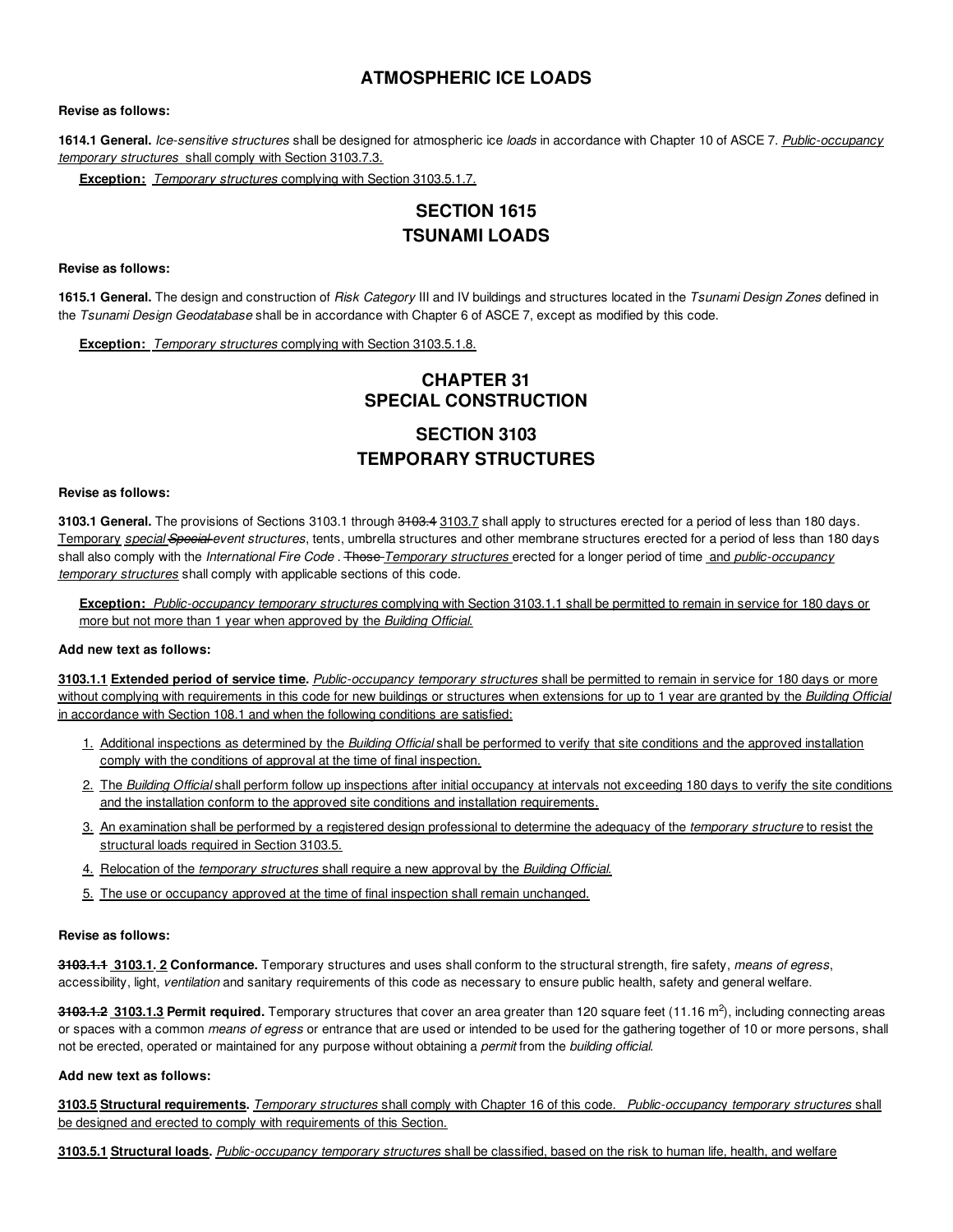associated with damage or failure by nature of their occupancy or use, according to Table 1604.5 for the purposes of applying flood, wind, snow, earthquake, and ice provisions. Additionally, public assembly facilities that require more than 15 min to evacuate to a safe location and any structure whose failure or collapse would endanger the public assembled near the structure, such as speaker stands or other temporary structures for public gatherings shall be classified as Risk Category III.

**3103.5.1.1 Dead.** Dead loads on *public-occupancy temporary structures* shall be determined in accordance with Section 1606.

**3103.5.1.2 Live.** Live loads on *public-occupancy temporary structures* shall be determined in accordance with Section 1607.

**Exception** : Where *approved, live loads* less than those prescribed by Table 1607.1 *Minimum Uniformly Distributed Live Loads, L , and 0 Minimum Concentrated Live Loads* shall be permitted where shown by the *registered design professional* that a rational approach has been used and that such reductions are warranted.

**3103.5.1.3 Snow.** Snow loads on *public-occupancy temporary structures* shall be determined in accordance with Section 1608. The ground snow loads,  $p_{q}$ , in Section 1608 shall be modified according to Table 3103.5.1.3.

If the *public-occupancy temporary structure* is not subject to snow loads or not constructed and occupied during winter months when snow is to be expected, snow loads need not be considered, provided that the design is reviewed and modified, as appropriate, to account for snow loads if the period of time when the public-occupancy *temporary structure* is in service shifts to include winter months.

**Exception:** Risk Category II *public-occupancy temporary structures* that employ controlled occupancy measures per Section 3103.7.2 shall be permitted to use a ground snow load reduction factor of 0.65 instead of the ground snow load reduction factors in Table 3105.1.3.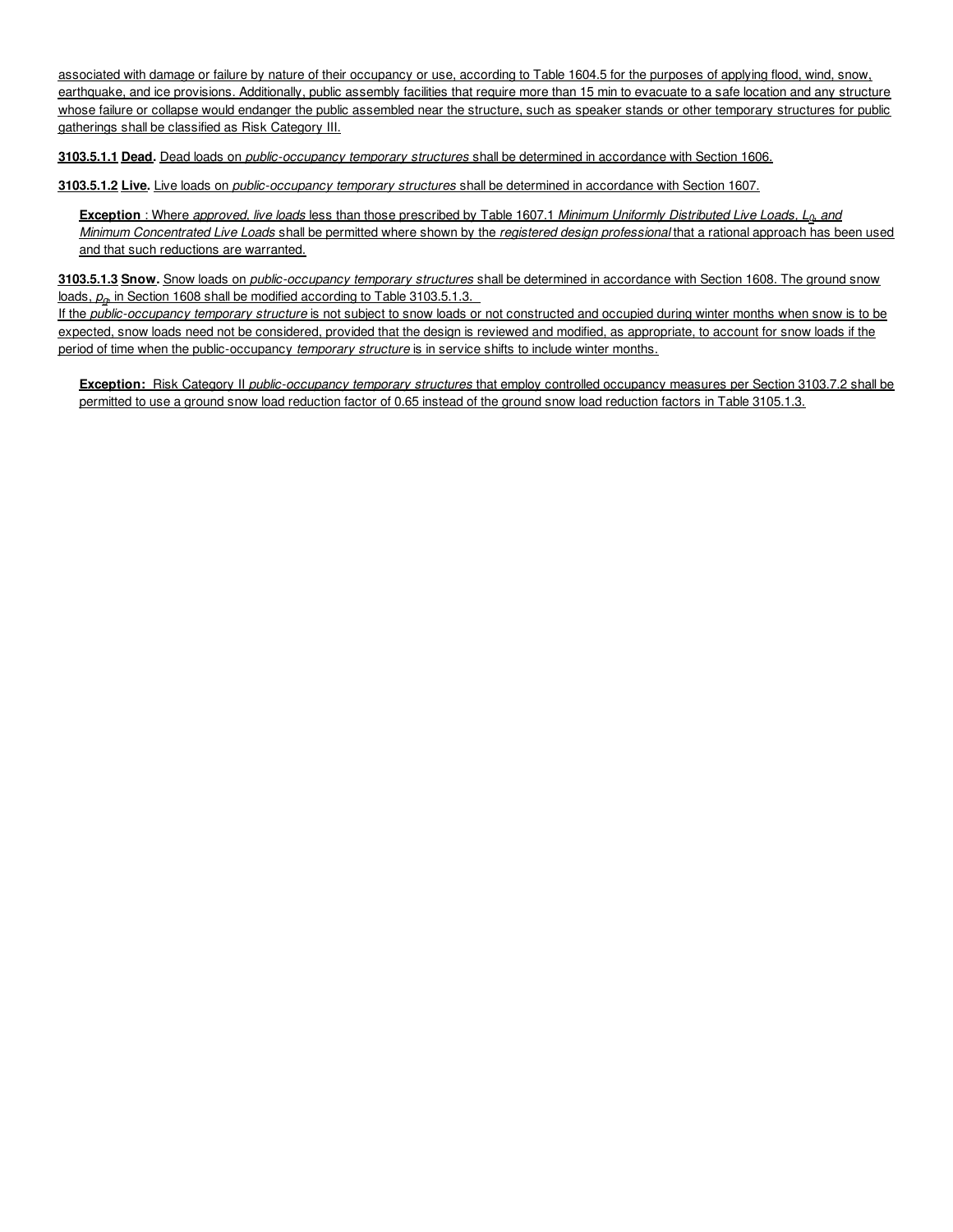## **TABLE 3103.5.1.3 REDUCTION FACTORS FOR GROUND SNOW LOADS FOR PUBLIC-OCCUPANCY TEMPORARY STRUCTURES**

| <b>Service Life</b>                      |     |     |
|------------------------------------------|-----|-----|
| Risk Category $  \leq 10$ yr $  > 10$ yr |     |     |
|                                          | 0.7 | 1.0 |
| Ш                                        | 0.8 | 1.0 |
|                                          | I.O | .0  |

**3103.5.1.4 Wind.** Wind loads on *public-occupancy temporary structures* shall be determined in accordance with Section 1609. The design wind load shall be modified according to Table 3103.5.1.4.

## **Exceptions**

- 1. *Public-occupancy temporary structures* that employ controlled occupancy measures per Section 3103.7.1 shall be permitted to use a load reduction factor of 0.65 instead of the load reduction factors in Table 3103.5.1.4.
- 2. *Public-occupancy temporary structures* erected in a hurricane-prone region outside of hurricane season, the design wind speed shall be set at the following 3-second gust basic *wind speeds* depending on *Risk Category*:
	- 2.1. For *Risk Category* II use 115 mph,
	- 2.2. For Risk Category III use 120 mph, and
	- 2.3. For Risk Category IV use 125 mph.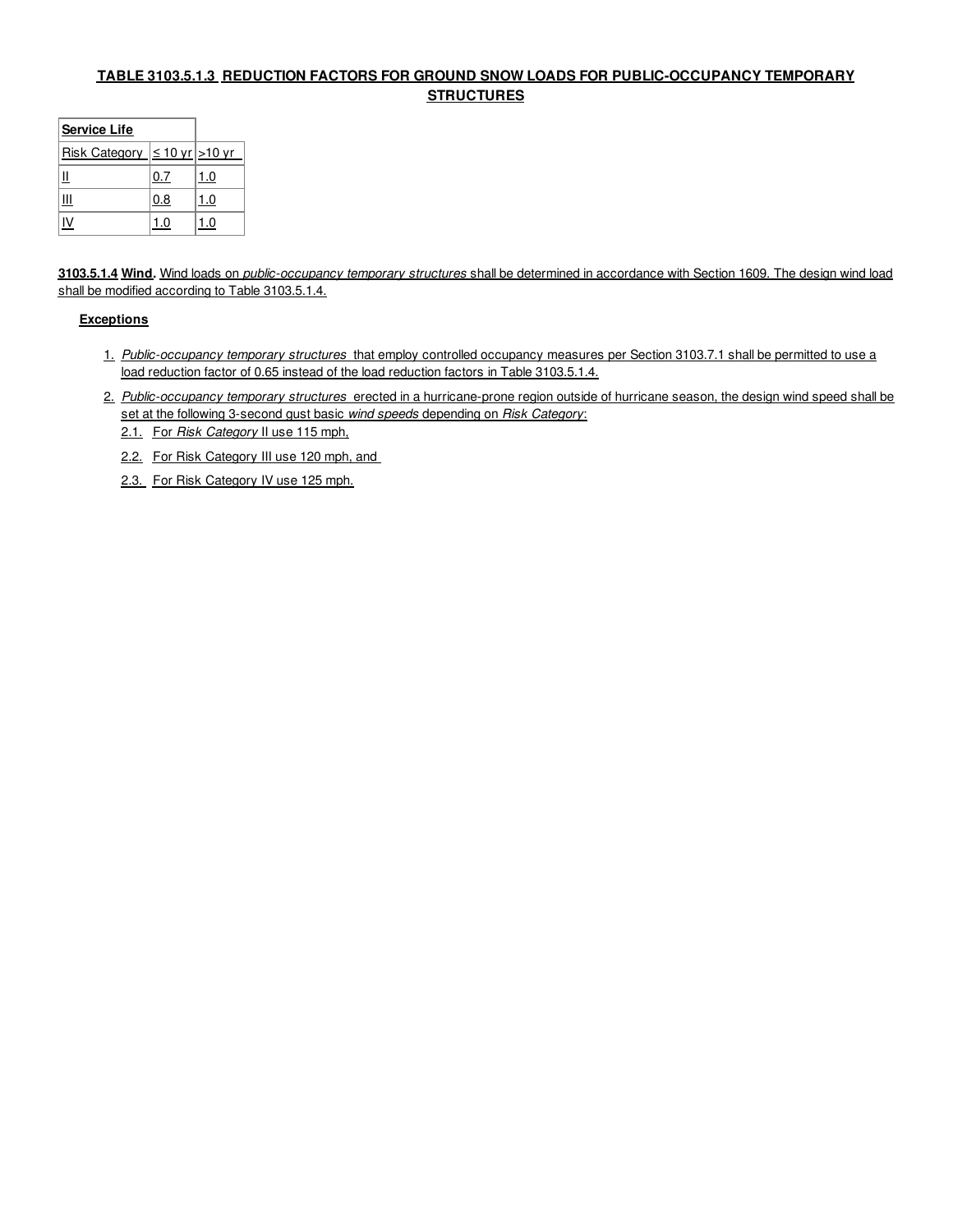## **TABLE 3103.5.1.4 REDUCTION FACTORS FOR WIND LOADS FOR PUBLIC-OCCUPANCY TEMPORARY STRUCTURES**

| <b>Service Life</b>                        |     |     |
|--------------------------------------------|-----|-----|
| <u>Risk Category</u> $\leq 10$ yr $>10$ yr |     |     |
|                                            | 0.8 | 1.0 |
| Ш                                          | 0.9 | 1.0 |
|                                            | 1.0 | 1.0 |

**3103.5.1.5 Flood.** An Emergency Action Plan, in accordance with Section 3103.5.4, shall be required for *public-occupancy temporary structures* in a Flood Hazard Area. Where an Emergency Action Plan is approved by the building and fire official, *public occupancy temporary structures* need not be designed for flood loads specified in Section 1612.

**3103.5.1.6 Seismic.** Seismic design of *public-occupancy temporary structures* assigned to Seismic Design Categories C through F shall be determined in accordance with Section 1613. The resulting seismic loads are permitted to be taken as 75% of those determined by Section 1613. *Public-occupancy temporary structures* assigned to Seismic Design Categories A and B need not be designed for seismic loads.

**3103.5.1.7 Ice.** Ice loads on *public-occupancy temporary structures* shall be determined in accordance with Section 1614 with the largest maximum nominal thickness being 0.5 in, for all Risk Categories**.** If the *public-occupancy temporary structure* is not subject to ice loads or not constructed and occupied during winter months when ice is to be expected, ice loads need not be considered, provided that the design is reviewed and modified, as appropriate, to account for ice loads if the period of time when the temporary structure is in service shifts to include winter months.

**3103.5.1.8 Tsunami.** An Emergency Action Plan, in accordance with Section 3103.5.4, shall be submitted for *public-occupancy temporary structures* in a Tsunami Design Zone when requested by the Building or Fire Official. The *public-occupancy temporary structure* need not be designed for tsunami loads specified in Section 1615.

**3103.5.2 Foundations.** *Public-occupancy temporary structures* may be supported on the ground with temporary foundations when approved by the Building Official. Consideration shall be given for the impacts of differential settlement when foundations do not extend below the ground or foundations supported on compressible materials. The presumptive load-bearing value for *public-occupancy temporary structures* supported on a pavement, slab on grade or on other *Collapsible or Controlled Low Strength* substrates soils such as beach sand or grass shall be assumed not to exceed 1,000 psf unless determined through testing and evaluation by a registered design professional. The presumptive load-bearing values listed in Table 1806.2 shall be permitted to be used for other supporting soil conditions.

**3103.5.3 Installation and maintenance inspections.** A qualified person shall inspect *public-occupancy temporary structures* that are assembled using transportable and reusable materials; components shall be inspected when purchased or acquired and at least once per year. The inspection shall evaluate individual components, and the fully assembled structure, to determine suitability for use based on the requirements in ESTA ANSI E1.21. Inspection records shall be kept and shall be made available for verification by the *Building Official*. Additionally, *public-occupancy temporary structures* shall be inspected at regular intervals when in service.

**3103.5.4 Emergency Action plans.** Emergency Action Plans shall be submitted and approved. Emergency Action Plans shall include procedures to be implemented due to flood, wind, or snow hazards, or within the tsunami design zone. The action plans shall include provisions for evacuating and anchoring or removal of *public-occupancy temporary structures,* to prevent damage to surrounding buildings or structures.

**3103.5.5 Durability and maintenance.** Reusable components used in the erection and the installation of *public-occupancy temporary structures* shall be manufactured of durable materials necessary to withstand environmental conditions at the service location. Components damaged during transportation or installation and due to the effects of weathering shall be replaced or repaired.

A qualified person shall inspect *public-occupancy temporary structures*, including components, when purchased or acquired and at least once per year, based on the requirements in ANSI E1.21. Inspection records shall be kept and shall be made available for verification by the *building official*. Additionally, *public-occupancy temporary structures* shall be inspected at regular intervals when in service to ensure that the structure continues to perform as designed and initially erected.

**3103.6 Serviceability.** The effects of structural loads or conditions shall not adversely affect the serviceability or performance of the *publicoccupancy temporary structure*.

**3103.7 Controlled occupancy.** *Public-occupancy temporary structures* that comply with Section 3103.5 for structural requirements do not require monitoring for controlled occupancy. *Public-occupancy temporary structures* that employ exceptions for reduced environmental loads shall employ controlled occupancy procedures as specified in this section and in accordance with ANSI ES1.7. An operations management plan conforming to ANSI E1.21 with an occupant evacuation plan shall be submitted to the *Building Official* for approval as a part of the permit documents.

**3103.7.1 Wind.** Wind speeds associated with the design wind loads shall be monitored before and during occupancy of the *public-occupancy temporary structure. T*he *public-occupancy temporary structure* shall be vacated in the event that the design wind speed is expected to be exceeded during its occupancy.

**3103.7.2 Snow.** Surfaces on which snow accumulates shall be monitored before and during occupancy of the *public-occupancy temporary structure* and any loads in excess of the design snow load shall be removed prior to its occupancy, or the *public-occupancy temporary structure*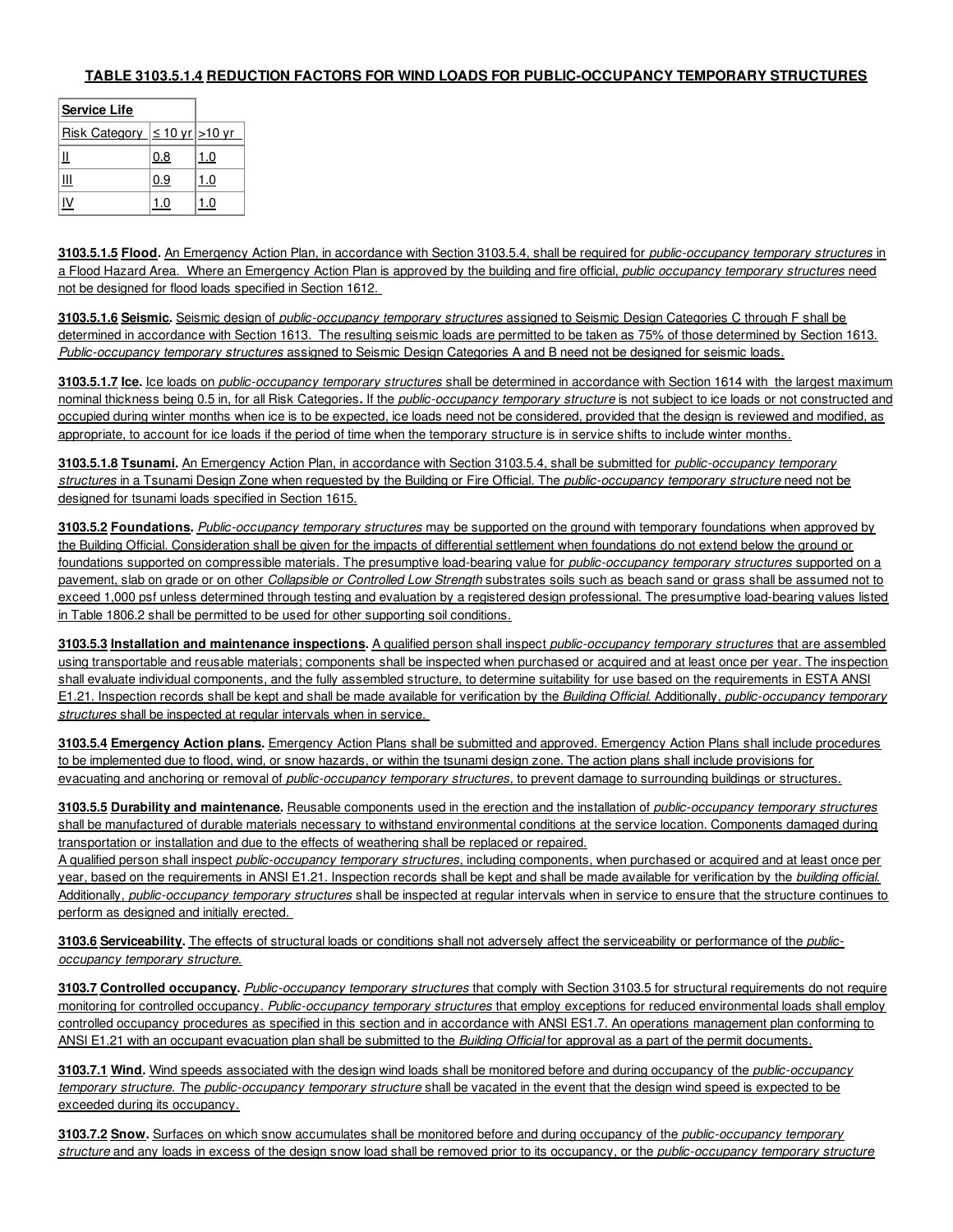shall be vacated in the event that the design snow load is exceeded during its occupancy.

**3103.7.3 Ice.** Surfaces on which ice accumulates shall be monitored before and during occupancy of the *public-occupancy temporary structure* and any loads in excess of the design ice load *shall* be removed prior to its occupancy, or the *public-occupancy temporary structure* shall be vacated in the event that the design ice load is exceeded during its occupancy.

## **CHAPTER 35 REFERENCED STANDARDS**

**Add new standard(s) as follows:**

# **ANSI**

American National Standards Institute 25 West 43rd Street, Fourth Floor New York, NY 10036

| E1.21-2013 | Entertainment Technology: Temporary Structures Used for Technical Production of Outdoor Entertainment |  |
|------------|-------------------------------------------------------------------------------------------------------|--|
|            | Event                                                                                                 |  |
|            |                                                                                                       |  |

ES1.7-2021 Event Safety Requirements - Weather Preparednes

**Reason:** There is a need for code provisions for minimum structural loads for temporary structures. In past code cycles, inappropriate references were attempted to be introduced to the International Building Code but failed due to lack of consensus within the industry. Following that failed attempt, committee members from the adopted structural loading standard ASCE/SEI 7 *Minimum Design Loads and Associated Criteria for Buildings and Other Structures* committed to work with building officials and industry stakeholders to develop provisions that align with the design basis for Chapter 16 and ASCE/SEI 7, as well as provide the appropriate level of risk and structural reliability to the public.

To meet the need for minimum loading provisions and deliver on their commitment, this code change proposal was developed by a diverse group of experts that have experience with the development of the ASCE/SEI 7 Standard, building officials from many jurisdictions from across the country that have experience with large events and temporary structures, and industry representatives from the US entertainment industry.

This proposal was developed by an ad hoc committee that met every month since mid-2020 and the included the following members:

- · Don Scott; PCS Structural Solutions ASCE 7 Wind Load Subcommittee
- · Jennifer Goupil; ASCE/SEI Codes & Standards ASCE 7 Main Committee
- · Therese McAllister, PhD; NIST ASCE 7 Load Combinations Subcommittee
- John Hooper; MKA ASCE 7 Seismic Subcommittee
- John Duntemann; WJE ASCE 7 Snow Subcommittee
- Andrew Stam; WJE ASCE 7 Dead & Live Load Subcommittee
- Bryan Lanier; American Tower Corporation ASCE 7 Ice Load Subcommittee
- Chris Cerino; STV ASCE 7 Flood Load Subcommittee
- James (Greg) Soules, PhD; CBI ASCE 7 Main Committee
- Ali Fattah; City of San Diego
- · Constadino (Gus) Sirakis; City of New York

This proposal was developed in collaboration with industry stakeholders, many of whom reviewed the proposal and provided comments to the ad hoc committee; the following stakeholders were invited to collaborate, and many provided comments and input for this proposal:

- Richard Nix; Entertainment Services and Technology Assoc. (ESTA)
- Mike Nugent; ICC BCAC Chair
- Steve Kerr; National Council of Structural Engineers Associations (NCSEA)
- Kai Ki Mow; Seattle Department of Construction and Inspection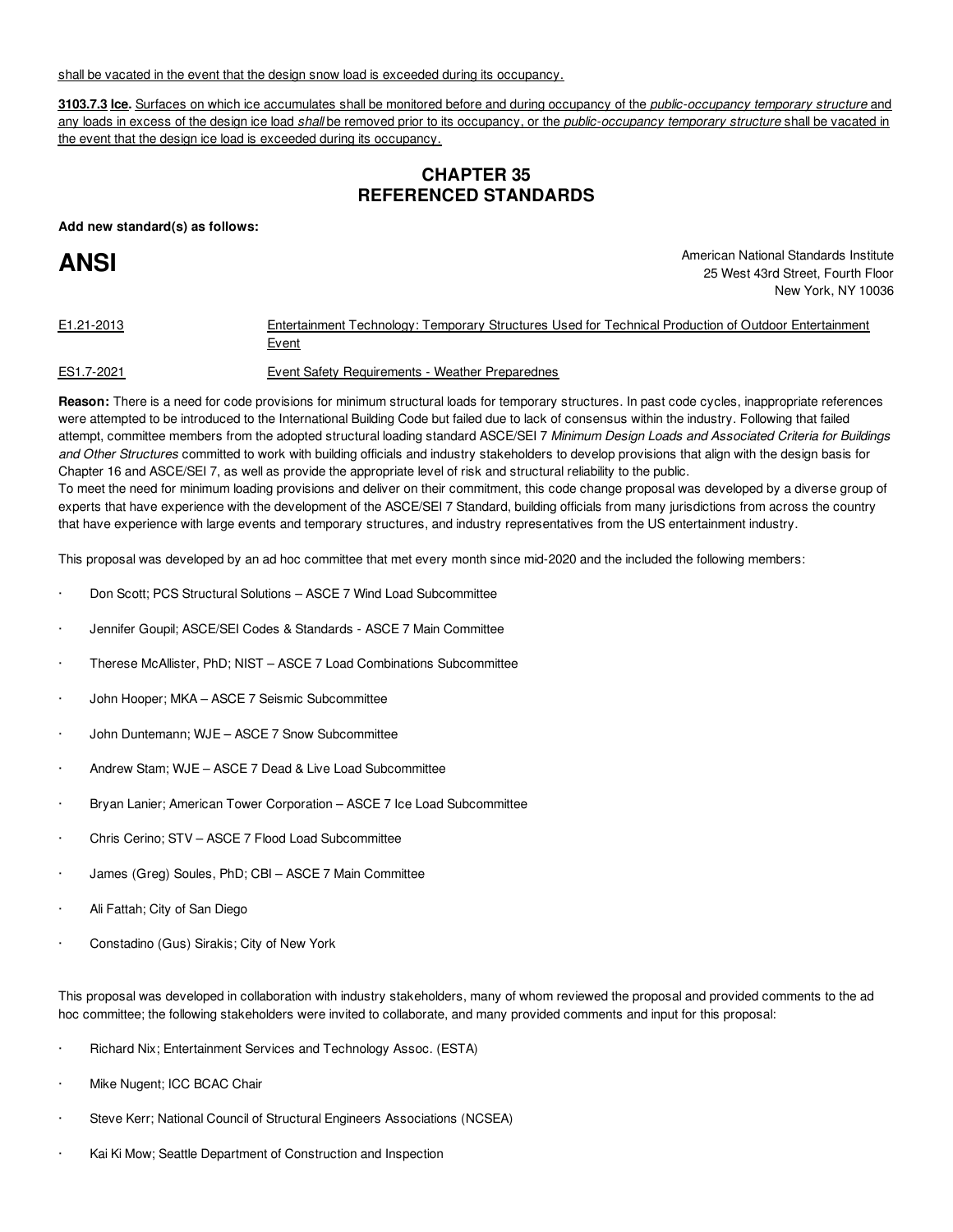- · Julius Carreon; City of Bellevue Washington
- Paul Armstrong; PCA Code Services
- Daniel Clark; Clark Reder Engineers
- William Gorlin; McLaren Engineers
- David Renn; City of Denver
- Jon Siu; Jon Siu Consulting
- · Gary Ehrlich; National Association of Home Builders and ICC/PTF
- Edgar Surla; Southern Nevada Chapter of ICC

Due to the staggered nature of the ICC and ASCE 7 Standard code development processes, this IBC proposal is the first of two efforts to address the need for provisions for loads on temporary structures. The second effort includes development of a new Appendix to ASCE 7 to address temporary structures.

Following is the description and rationale for content of this code change proposal:

The International Codes regulate the construction of new buildings and temporary structures through the International Building Code (IBC) and regulate existing buildings through the International Existing Building Code (IEBC). A temporary structure is not an existing building because it is not permanent and is therefore regulated through Chapter 31 of the IBC.

Temporary Special Event Structures are regulated by the International Fire Code. However, they are a type of temporary structure and thus need to also meet the requirements of this proposed section.

Three new definitions are added for public-occupancy temporary structures, service life, and temporary event. Public-occupancy temporary structures are new buildings or structures that are used by the general public, or that support public events, where the public expects similar levels of reliability and safety as offered by permanent construction. Public-occupancy temporary structures are often assembled with re-useable components and designed for a particular purpose and defined period of time, which is defined as a temporary event when the period of time is less than one year. Public-occupancy temporary structures in service for a period that exceeds 1-year are required to comply with the IBC for new buildings. Temporary structures should not pose more risk to occupants than permanent structures, but because the code's design-level environmental loads are far less likely during a temporary event, this proposal makes adjustments to reduce the requirements for a consistent level of risk. The code change addresses the hazards in the built environment in IBC chapter 16 for public-occupancy temporary structures. The code change includes the ability to mitigate some hazards through Emergency Action Plans. Portions of temporary structures may be removed to reduce wind loads, for example.

The concept of controlled occupancy is also introduced to address cases where an environmental loading hazard cannot be reasonably mitigated and allows for actions based on a preapproved action plan that the Building Official may use to allow installations that cannot resist code prescribed loads. For example, hazard areas such as flood hazard areas and tsunami inundation zones are clearly mapped, and evacuation plans are adopted and include tsunami alert warning systems and temporary structures subject to high wind loads may be evacuated and have sections removed to reduce the wind load. The code change proposal recognizes that it may be desirable for a temporary structure to remain in service for more than 180 days, whether continuously occupied or not, and provides a process that the Building Official can follow to facilitate such an extended service period. However, after 1-year has passed, the structure is required to comply with requirements for new buildings or is removed from service by being disassembled.

## **DESIGN PHILOSOPHY:**

Temporary structures that are occupied by the general public or that could cause injuries or loss of life by their failure require a design basis that is consistent with the risk and reliability criteria in ASCE 7. The basis of design for temporary structures needs to consider voluntary vs involuntary risk, service life, and reliability as well as the ability to reduce risk for the general public for severe weather events, as elaborated below. Therefore, temporary structures occupied by the general public are expected to have the same level of reliability (or failure rate) and performance as permanent structures.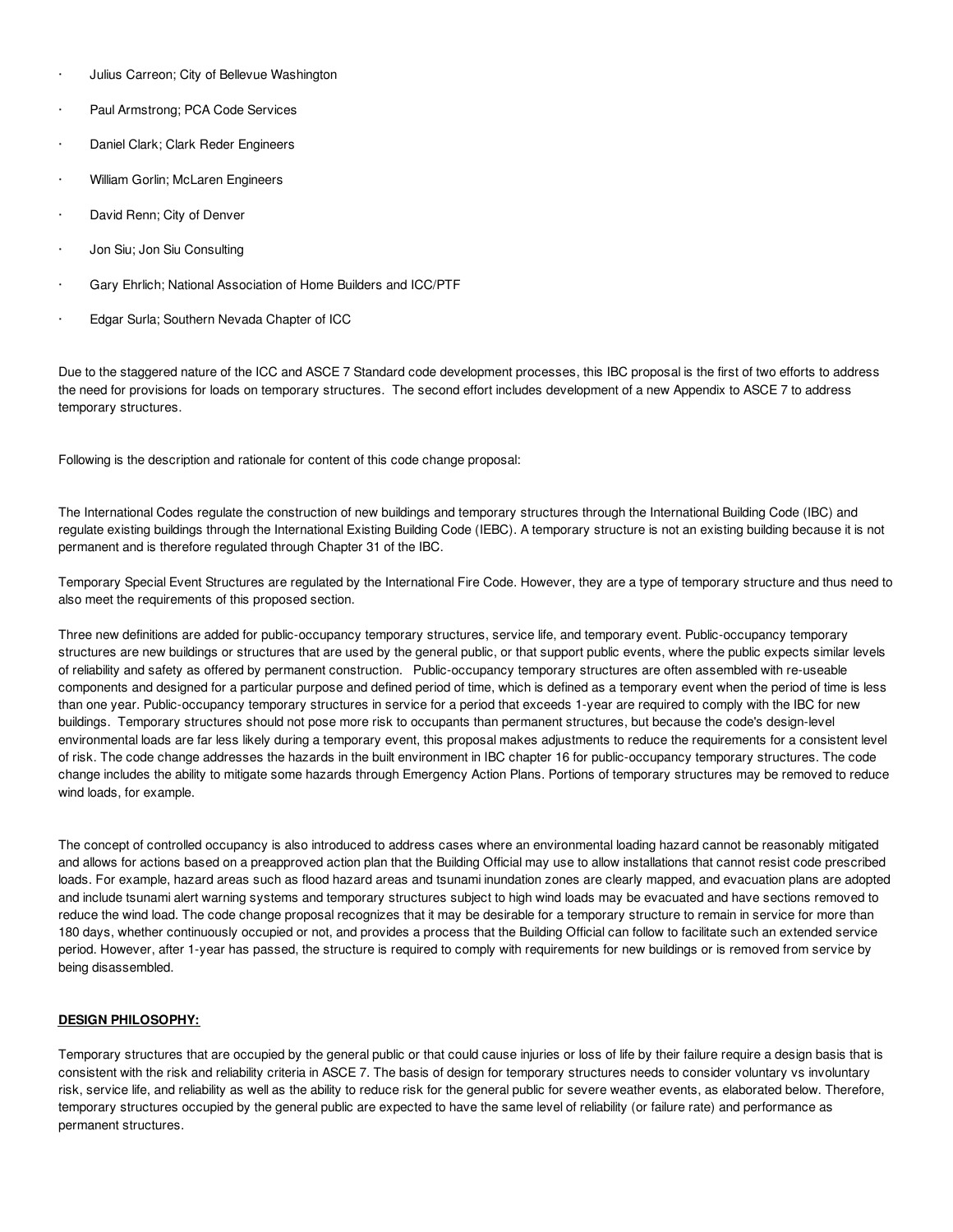While temporary structures are developed for use up to 180 days, many of these structures are used repeatedly at different locations. Thus, their actual service life may be on the order of 5 to 10 years. Such structures are consequently subjected to repeated assembly and dismantling with associated wear and tear. Therefore, service life for temporary structures is defined to provide a consistent basis of reliability relative to that of new buildings, and a service life of 10 years is assumed for determining structural load requirements in Section 3103.5.

## *Risk:*

In a general sense, risk represents the potential consequences of exposure to a natural or man-made hazard in the presence of uncertainty. There are three components to risk – hazard, consequences and context – and risk-informed decisions should involve all three. The focus in structural engineering has been on the hazard (and its probability of exceedance) and structural performance in terms of failure given a hazard intensity over a structure's service life. Consequences and context are reflected indirectly through Risk Categories (or Importance Factors).

The concept of voluntary and involuntary risk assumed by the general public should be considered in the design of structures. Voluntary risk assumption occurs when people choose to undertake an activity with a known level of hazard and consequences, such as driving or flying to a destination. Involuntary risks occur when people are exposed to a hazard without understanding the potential consequences. The willingness of people to incur risk depends on whether the risk is incurred voluntarily or involuntarily (Slovic, 2000). Because people require shelter, building occupancy is an involuntary risk. The general public assumes that all structures, permanent and temporary, have been designed and constructed to provide the same level of structural safety and reliability. If a structure is designed to a lower level of safety or reliability, the general public has no means to identify or assess the difference in risk. This includes temporary structures that may not be accessible to the general public but could cause injuries or loss of life in the event of failure (e.g., special event structures such as towers, platforms, and stages). Analogies can be made to various modes of transportation, and their inherent risks; the general public is aware of differences in assumed risk and can choose a mode of transportation accordingly. In contrast, ASCE 37 was developed for temporary structures used in construction. The risk associated with these structures is generally limited to construction workers, who voluntarily accept a higher-risk environment and have training and skills for operating in a construction environment. Therefore, temporary structures that are used by or in close proximity to the general public need to have a level of reliability consistent with the other structures designed for involuntary risk.

## *Reliability:*

Structural reliability requires the combined analysis of the probability of occurrence of the hazard and the probability that the loads caused by the hazard equal or exceed the structural resistance. Temporary structures that are used, occupied, or placed in close proximity to the general public should meet reliability targets that are consistent with those for permanent structures in ASCE, allowing for differences in service lives and other conditions of use.

ASCE 7 Table 1.3-1 presents the target reliabilities by Risk Category (RC) and failure mode (e.g., ductile vs brittle failures) for hazards other than earthquake, tsunami, or extraordinary events. The target reliabilities are presented in two formats: the mean annual failure rate and the probability of failure for a 50-yr service life, expressed in terms of reliability index, β. For example, a RC II structure with ductile, local failure modes has a target mean annual failure rate P<sub>F</sub> = 3.0 x 10<sup>-5</sup> and a 50-yr target reliability index of β = 3.0 (or P<sub>F</sub> = 1.43 x 10<sup>-3</sup> over 50 years).

### **WIND:**

ASCE 7-16 wind hazard maps were updated to confirm the risk-based mean recurrence interval (MRI) for RC I to III and to establish a risk-based MRI for RC IV (McAllister, Wang, and Ellingwood 2018). The updated wind maps are based on a fully coupled reliability analysis that considered the hazard and structural resistance. The results for the recommended MRI for the target reliabilities are shown in Figure 3105.5.2.

Two exceptions are allowed for wind:

· An exception is allowed where controlled occupancy actions in Section 3103.7 are adopted, given that on-site management and weather forecasting capabilities allow sufficient time to reduce the risk to occupants by canceling events or reducing the wind loads through removal of wind surface area or dismantling sections of the temporary structure.

· An exception is allowed when public-occupancy temporary structures are erected in a hurricane-prone region outside of hurricane season. The wind load reduction is based on hurricane and non-hurricane wind speeds. ASCE 7 publishes wind speed maps that include both hurricane and non-hurricane winds for permanent structures. Pintar et al (2015) published maps of non-hurricane non-tornadic wind speeds for the contiguous United States.

A study by Dasguputa and Ghosh (2019) evaluated a wind speed factor of 0.78 used by the Unified Facilities Criteria for temporary structures for 5-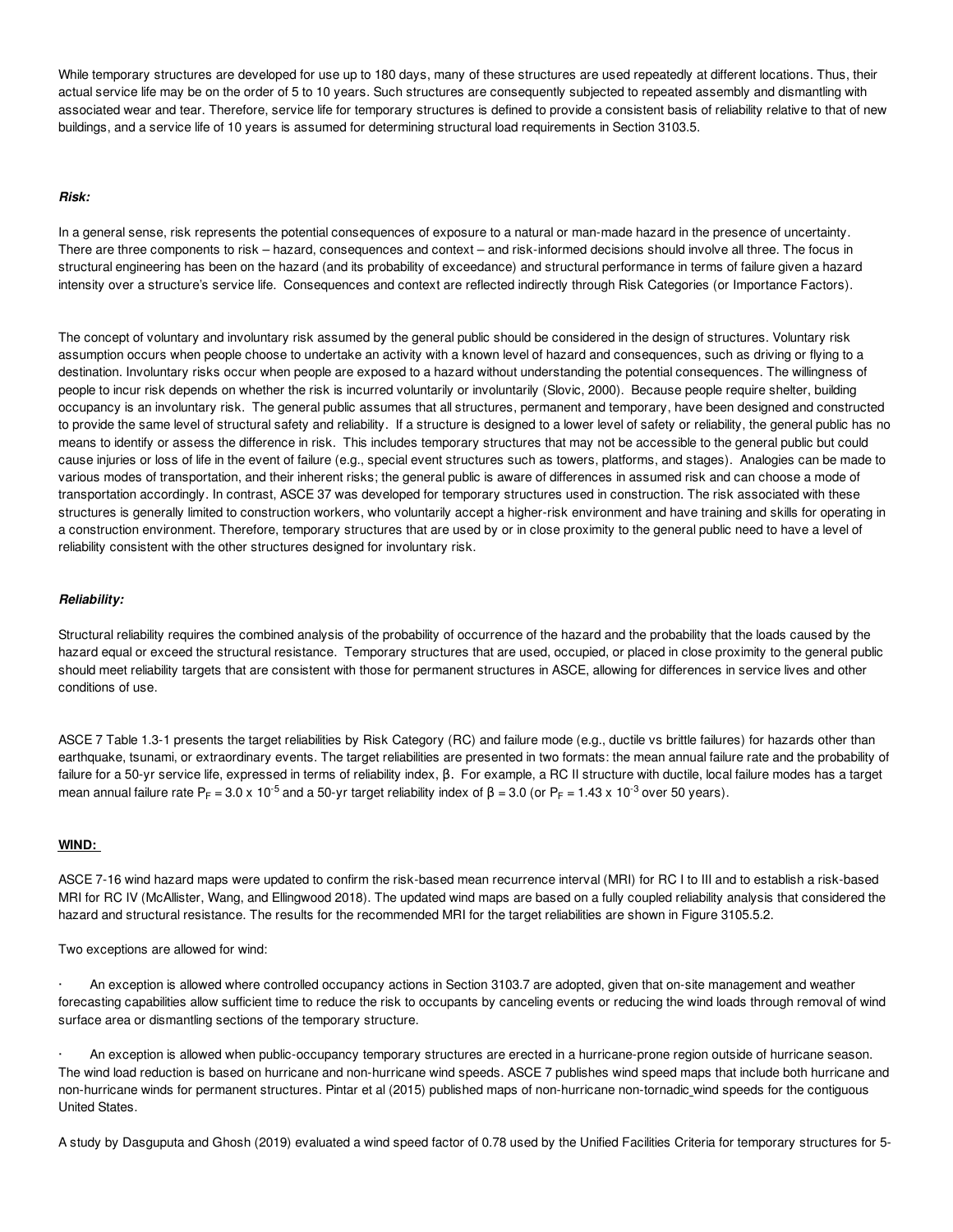yr and 25-yr service lives. This study selected the 50-yr target reliabilities and associated 50-yr wind speed exceedance probabilities to evaluate the wind speed load factor for occupied temporary structures based on ASCE 7-16 wind speed maps. The ASCE 7-16 wind maps for RC I, II, III and IV structures were developed for 15%, 7%, 3% and 1.6% probabilities of wind speed exceedance. To evaluate the 0.78 wind speed factor, wind speeds at 342 locations across the country were identified for specified mean recurrence intervals (MRI). The specified MRI were determined by computing the MRI that would provide the same probability of wind speed exceedance in 5 years and 25 years as that specified for a 50-yr service life in ASCE 7, as shown in Table C3105.1.1. However, the mean recurrence rates of wind speeds, and therefore the structural reliability, are quite different from the ASCE 7 target reliabilities, as shown in Example 1. Assuming that the structural resistance is similar, a comparison of the RC II mean annual frequency for wind speeds for a 50-yr service life (1.43 x 10<sup>-3</sup>) to that of a 5-yr service life (1.43 x 10<sup>-2</sup>) and a10-yr service life (7.14 x  $10^{-2}$ ) show service life reliability ratios of 10 and 5, respectively, which do not meet the ASCE 7 target reliability criteria.

Until further analyses can be conducted, a 10-yr service life and a wind speed factor of 0.9 is deemed to provide a reasonable level of reliability, given the ability to evacuate or modify temporary structures for strong wind events.



**Figure C3105.5.1. ASCE 7 wind MRI versus reliability index (McAllister, Wang, and Ellingwood 2018).**

Table C3105.5.1. Proposed wind speed factor for 5-yr and 25-yr service life for temporary structures by Dasguputa and Ghosh (2019) **based on 50-yr service reliability criteria.**

ASCE 7 MRIWind speed factor5 yr MRI25 yr MRII3000.7830150II7000.7870350III1,7000.78170850IV3,0000.783001,500

#### **Example 1: Probability of exceedance over T yr service life for W**

This example provides a comparison of probability of wind speed exceedance for service lives (T) from 5 to 25 years and Risk Category. The probability of wind exceedance is set to remain constant for each risk category; however, the mean annual frequency  $(P_a)$  can vary significantly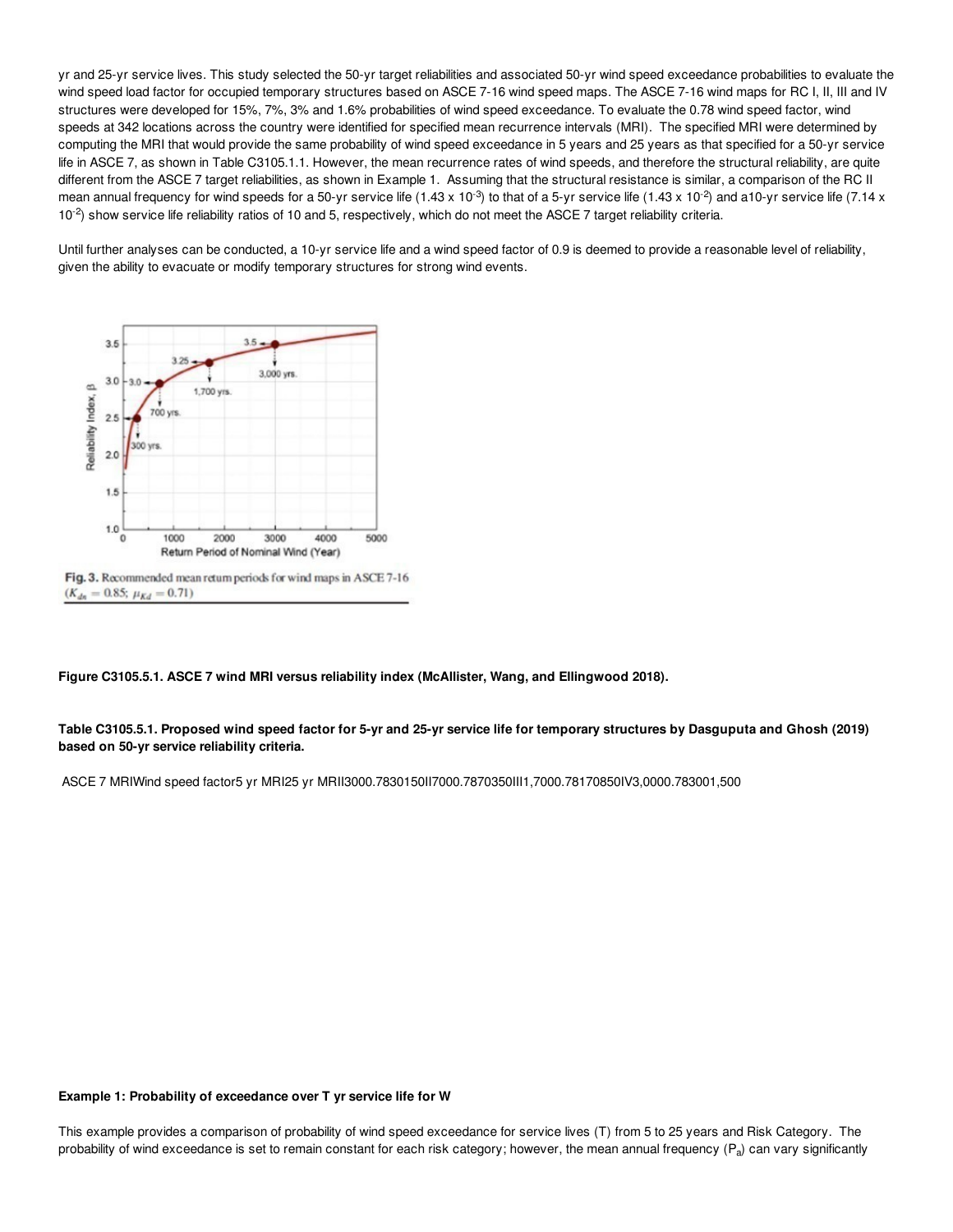between different values of T.

## *P*(*W* > *w for T*) = 1-(1-*P*<sub>a</sub>)<sup>*T*</sup> = *X*%

- W random wind speed (3-sec gust)
- w wind speed (3-sec gust) for Mean Recurrence Interval (MRI)
- $T$  is the service life (yr)
- $P_a = 1/T$  is the mean annual frequency for this wind speed (1/yr)
- X is the probability of the wind speed exceedance for T

### *For a 50 yr service life (ASCE 7):*

RC I P(W > 300 MRI in 50 yrs) =  $1 - (1 - 0.0033)^{50} = 0.15$  = 15% P<sub>a</sub> = 3.3x10<sup>-3</sup> RC II P(W > 700 MRI in 50 yrs) =  $1 - (1 - 0.00143)^{50} = 0.069 = 7\%$  P<sub>a</sub> = 1.4x10<sup>-3</sup> RC III P(W > 1700 MRI in 50 yrs) = 1 – (1 - 0.00059)<sup>50</sup> = 0.029 = 3% P<sub>a</sub> = 5.9x10<sup>-4</sup> RC IV P(W > 3000 MRI in 50 yrs) = 1 – (1 - 0.00033)<sup>50</sup> = 0.017 = 1.7% P<sub>a</sub> = 3.3x10<sup>-4</sup>

### *For a 25 yr service life:*

| RC I P(W > 150 MRI in 25 yrs) = $1 - (1 - 0.0067)^{25} = 0.15 = 15\%$ P <sub>a</sub> = 6.7x10 <sup>-3</sup>           |  |
|-----------------------------------------------------------------------------------------------------------------------|--|
| RC II P(W > 350 MRI in 25 yrs) = $1 - (1 - 0.0029)^{25} = 0.069 = 7\%$ P <sub>a</sub> = 2.9x10 <sup>-3</sup>          |  |
| RC III P(W > 850 MRI in 25 yrs) = $1 - (1 - 0.0012)^{25} = 0.029 = 3\%$ P <sub>a</sub> = 1.2x10 <sup>-3</sup>         |  |
| RC IV P(W > 1500 MRI in 25 yrs) = 1 – (1 - 0.0007) <sup>25</sup> = 0.017 = 1.7% P <sub>a</sub> = 6.7x10 <sup>-4</sup> |  |

## *For a 10 yr service life:*

| RC I P(W > 60 MRI in 10 yrs) = $1 - (1 - 0.017)^{10} = 0.16$                                                          | $= 16\% \quad P_a = 1.7 \times 10^{-2}$ |
|-----------------------------------------------------------------------------------------------------------------------|-----------------------------------------|
| RC II P(W > 140 MRI in 10 yrs) = $1 - (1 - 0.0714)^{10} = 0.069 = 7\%$ P <sub>a</sub> = 7.1x10 <sup>-3</sup>          |                                         |
| RC III P(W > 340 MRI in 10 yrs) = 1 – (1 - 0.00294) <sup>10</sup> = 0.029 = 3% P <sub>a</sub> = 2.9x10 <sup>-3</sup>  |                                         |
| RC IV P(W > 600 MRI in 10 yrs) = 1 – (1 - 0.00167) <sup>10</sup> = 0.017 = 1.7% P <sub>a</sub> = 1.7x10 <sup>-3</sup> |                                         |

### *For a 5 yr service life:*

| RC I P(W > 30 MRI in 5 yrs) = $1 - (1 - 0.0333)^{5} = 0.16 = 16\%$                                                 | $P_a = 3.3 \times 10^{-2}$ |
|--------------------------------------------------------------------------------------------------------------------|----------------------------|
| RC II P(W > 70 MRI in 5 yrs) = $1 - (1 - 0.0143)^5 = 0.069 = 7\%$                                                  | $P_a = 1.4 \times 10^{-2}$ |
| RC III P(W > 170 MRI in 5 yrs) = $1 - (1 - 0.0059)^5 = 0.029 = 3\%$                                                | $P_a = 5.9 \times 10^{-3}$ |
| RC IV P(W > 300 MRI in 5 yrs) = 1 – (1 - 0.0033) <sup>5</sup> = 0.017 = 1.7% P <sub>a</sub> = 3.3x10 <sup>-3</sup> |                            |

#### **References**

Dasguputa, P. and S.K. Ghosh (2019) An Evaluation of the Wind and Seismic Provisions of UFC 1-201-01 for Temporary Structures, S.K. Ghosh Associates LLC**,** www.skghoshassociates.com

McAllister, T., N. Wang, and B. R. Ellingwood. 2018. *Risk-informed mean recurrence intervals for update wind maps in ASCE 7-16*, J. Struct. Eng.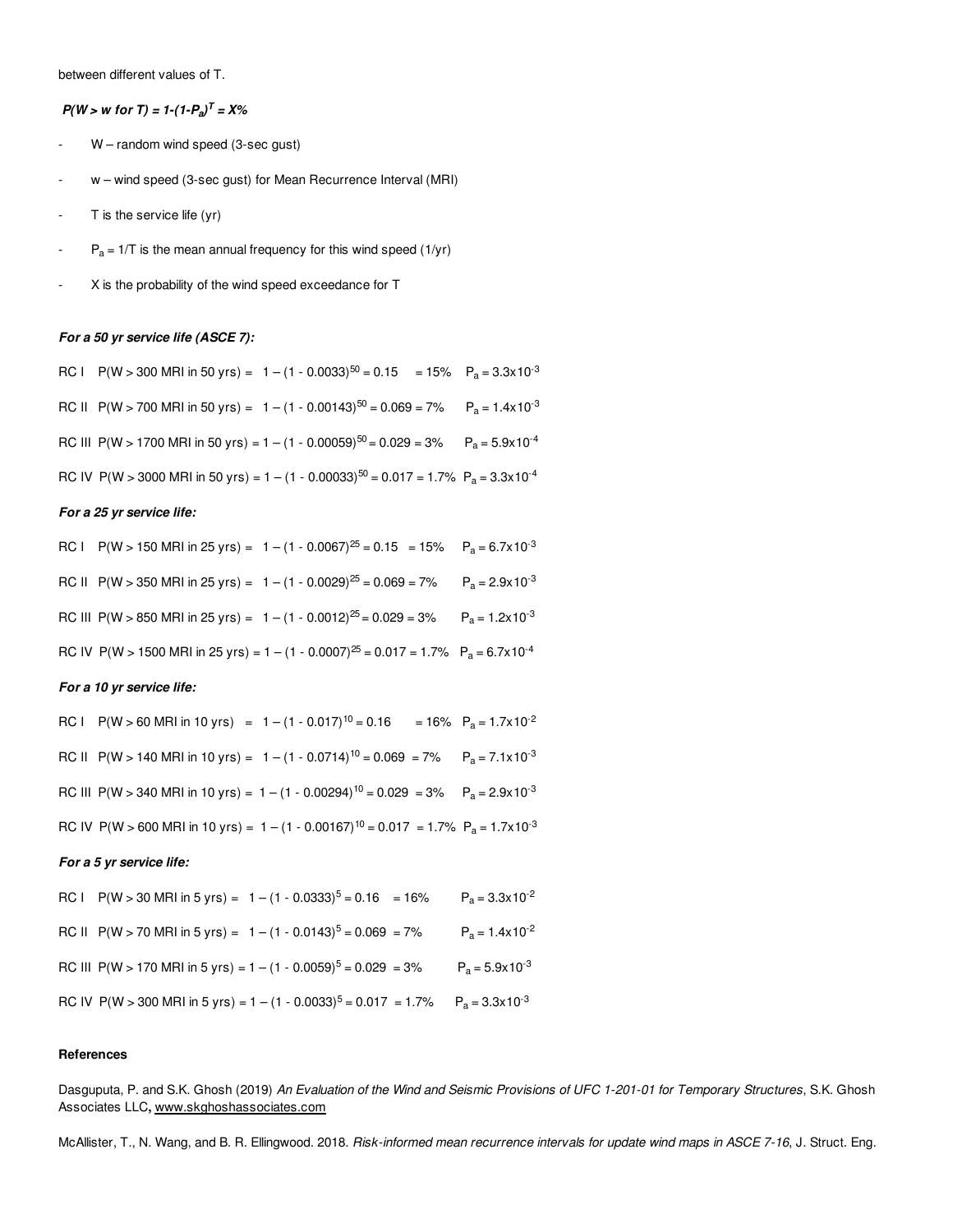## 144 (5). https://doi.org/10.1061/(ASCE)ST.1943-541X.0002011

Pintar, A.L., Simiu, E., Lombardo, F.T., Levitan, M. 2015. *Maps of Non-hurricane Non-tornadic Wind Speeds With Specified Mean Recurrence* Intervals for the Contiguous United States Using a Two-dimensional Poisson Process Extreme Value Model and Local Regression, NIST Special Publication 500-301, National Institute of Standards and Technology, Gaithersburg, MD https://nvlpubs.nist.gov/nistpubs/SpecialPublications/NIST.SP.500-301.pdf

Slovic, P. (2000), *The perception of risk*. Earthscan Publications, Sterling, VA. https://www.researchgate.net/publication/232546133\_The\_perception\_of\_risk\_Risk\_society\_and\_policy\_series

## **SEISMIC:**

The requirement that the seismic loads on temporary structures assigned to Seismic Design Categories C through F are permitted to be taken as 75% of those required by Section 1613, while resulting in reduced seismic performance relative to permanent structures, is consistent with the reduction generally accepted for the evaluation/upgrade of existing buildings and would result in a similar seismic risk to the occupants. Due to the unique lack of warning associated with earthquakes, taking further reductions, even for temporary structures, results in unacceptable, involuntary risk to the occupants. Even for short time frames, the risk to the occupants should be similar, whether it's a temporary or permanent structure. Given the low seismic risk associated with Seismic Design Categories A and B locations, which results in low seismic demands, temporary structures are exempted from designing for seismic loads.

## **TSUNAMI:**

Given that most tsunami-affected areas will have time to respond to a possible inundation, designing temporary structures for tsunami loads was deemed unnecessarily. Rather, temporary structures located in a Tsunami Design Zone will require an Emergency Action Plan that will provide details for evacuating the structure in the event of a tsunami warning.

## **SNOW:**

When snowfall is expected during the service life of a temporary structure, snow loads are determined for surfaces on which snow can accumulate in accordance with Section 1608 and Chapter 7 of ASCE 7. In recognition of the relatively short service life of temporary structures, the ground snow load can be reduced to reflect the relatively low probability that the ASCE 7 ground snow loads will occur during the shorter service life of a temporary structure. The reduction factors of 0.7 and 0.8 in Table 3103.5.1 approximately correspond to 10-year and 20-year MRI for ground snow loads, respectively. If the service life of the temporary structure will not occur during winter months when snow is to be expected, snow loads need not be considered. Similar to wind, an exception is allowed where controlled occupancy actions in Section 3103.7 are adopted, given that on-site management and weather forecasting capabilities allow sufficient time to reduce the risk to occupants by canceling events or reducing the snow loads.

## **FLOOD:**

Temporary structures within riverine and coastal flood zones should be evacuated at the time of loading, therefore the intent of this section is to have a defined plan to secure the structure and minimize the potential for the temporary structure to become floating debris for the surrounding environment. While local flash flooding can occur without advanced warning, the potential hazard area is much more wide-spread and not easily quantified for an enforceable Code provision as part of this cycle. For this reason, there are no requirements for temporary structures outside of a mapped flood zone.

## **ICE:**

When ice can accumulate on a temporary structure during the service life of a temporary structure, ice loads are determined for surfaces on which ice can accumulate in accordance with Section 1614 and Chapter 10 of ASCE 7.

The 0.5-inch nominal ice thickness is based on consideration of the 10-yr and 25-yr mean recurrence interval values. Based on this, the use of a single nominal ice thickness for all locations with a Risk Category II nominal thickness greater than 0.5 inch is recommended. The gust wind speeds in Figure 10.5-1 are concurrent values, rather than extremes, so they should be used in determining wind-ice-loads for temporary ice-sensitive structures.